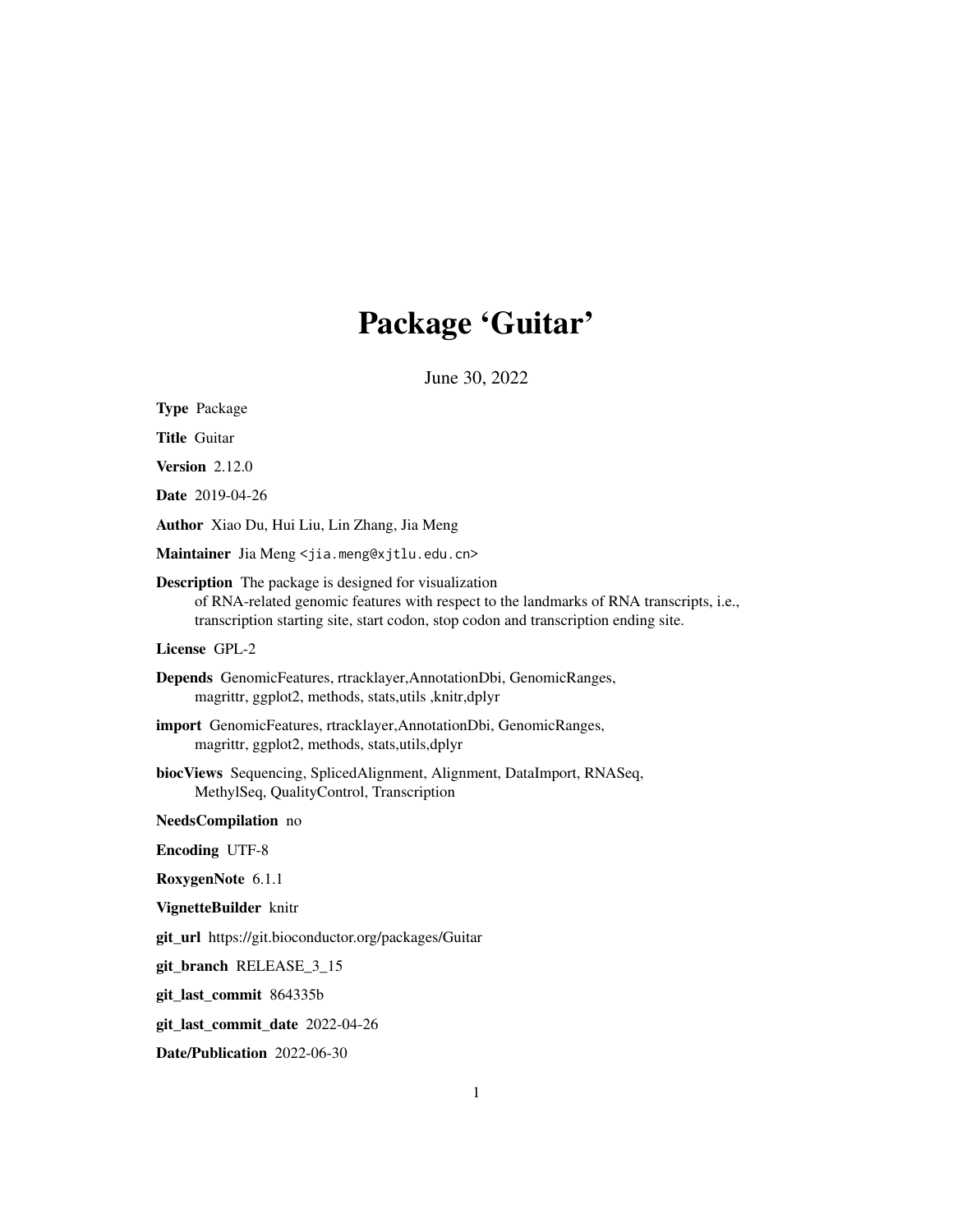## <span id="page-1-0"></span>R topics documented:

GRangesListmapToTranscripts

*GRangesListmapToTranscripts*

## Description

Map the input data to the transcript and select the data with a length equal to the length of the site when entering the data.

## Usage

```
GRangesListmapToTranscripts(site,
                            mapFilterTranscript = FALSE,
```

```
transcripts)
```
#### Arguments

| site                | A GRangeslist object, the content of the sites information.                          |
|---------------------|--------------------------------------------------------------------------------------|
| mapFilterTranscript |                                                                                      |
|                     | Whether to filter the length of transcripts equal the original site. Default: FALSE. |
| transcripts         | A type of transcripts from the Guitartxdb.                                           |

## Value

A GRangeslist object, the content is the site data filtered by the mapping.

```
# read transcript information and generate guitartxdb.
txdb_file <- system.file("extdata", "mm10_toy.sqlite", package="Guitar")
txdb <- loadDb(txdb_file)
guitarTxdb <- makeGuitarTxdb(txdb)
#read the gene feature file.
stBedFile <- system.file("extdata", "m6A_mm10_exomePeak_1000peaks_bed12.bed", package="Guitar")
site <- blocks(import(stBedFile))
sitesGRanges <- GRangesListmapToTranscripts(site, mapFilterTranscript = FALSE,transcripts = guitarTxdb$tx$tx)
```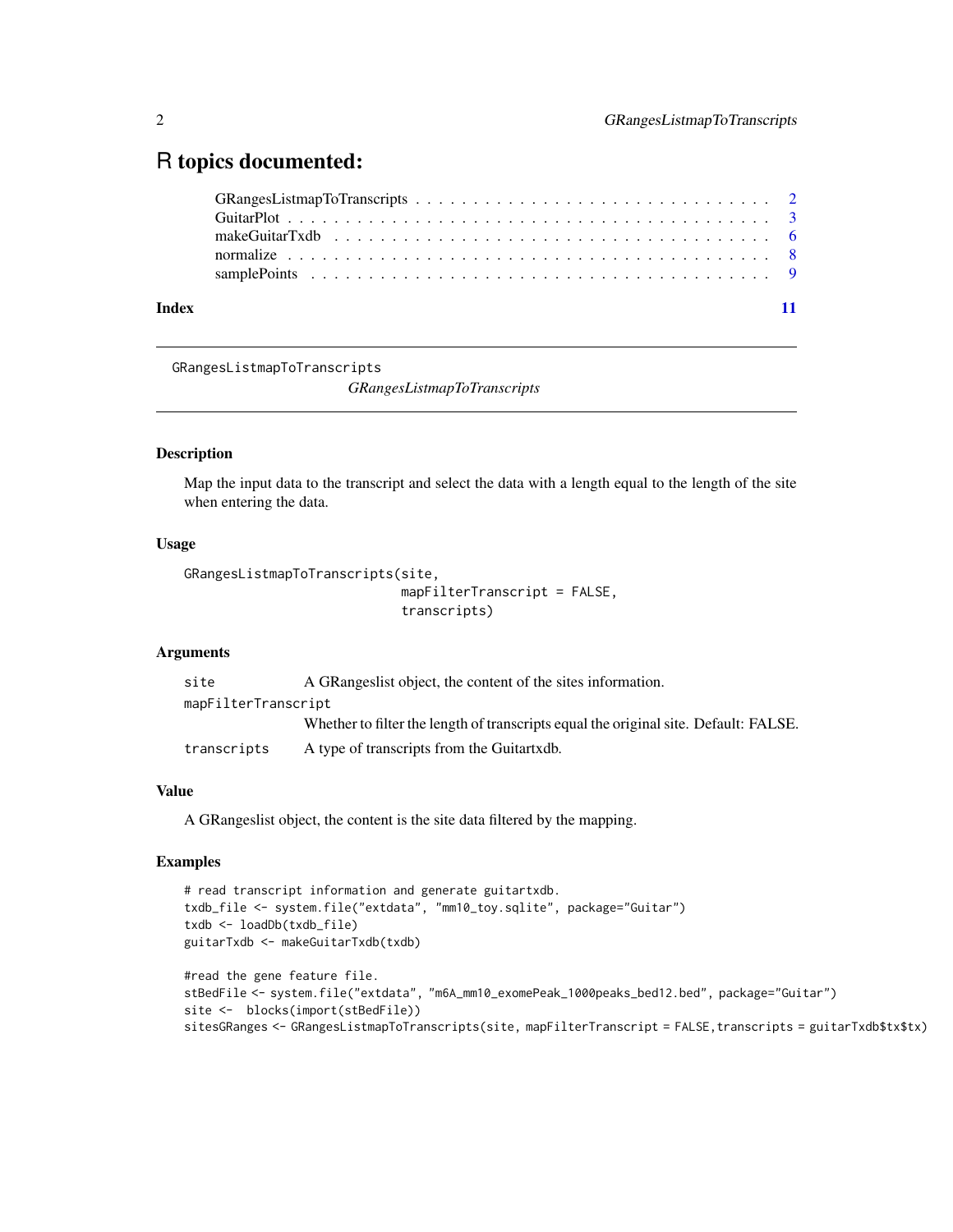<span id="page-2-0"></span>GuitarPlot *GuitarPlot*

#### Description

Plot the transcriptomic distribution of genomic features

#### Usage

```
GuitarPlot(txGTF = NULL,
            txGFF = NULL,txGenomeVer = NULL,
            txTxdb = NULL,txGuitarTxdb = NULL,
            txGuitarTxdbSaveFile = NA,
            stBedFiles = NULL,
            stGRangeLists = NULL,
            stGroupName = NULL,
            stAmblguity = 5,
            stSampleNum = 10,
            stSampleModle = "Equidistance",
            #stSampleModle = "random",
            txfiveutrMinLength = 100,
            txcdsMinLength = 100,
            txthreeutrMinLength = 100,
            txlongNcrnaMinLength = 100,
            txlncrnaOverlapmrna = FALSE,
            txpromoterLength = 1000,
            txtailLength = 1000,
            txAmblguity = 5,
            txPrimaryOnly = FALSE,
            txTxComponentProp = NULL,
            txMrnaComponentProp = NULL,
            txLncrnaComponentProp = NULL,
            mapFilterTranscript = TRUE,
            headOrtail = TRUE,enableCI = TRUE,pltTxType = c("tx","mrna","ncrna"),
            overlapIndex = 1,
            siteLengthIndex = 1,
            adjust = 1,
            CI_ResamplingTime = 1000,
            CI_interval = c(0.025, 0.975),
            miscOutFilePrefix = NA)
```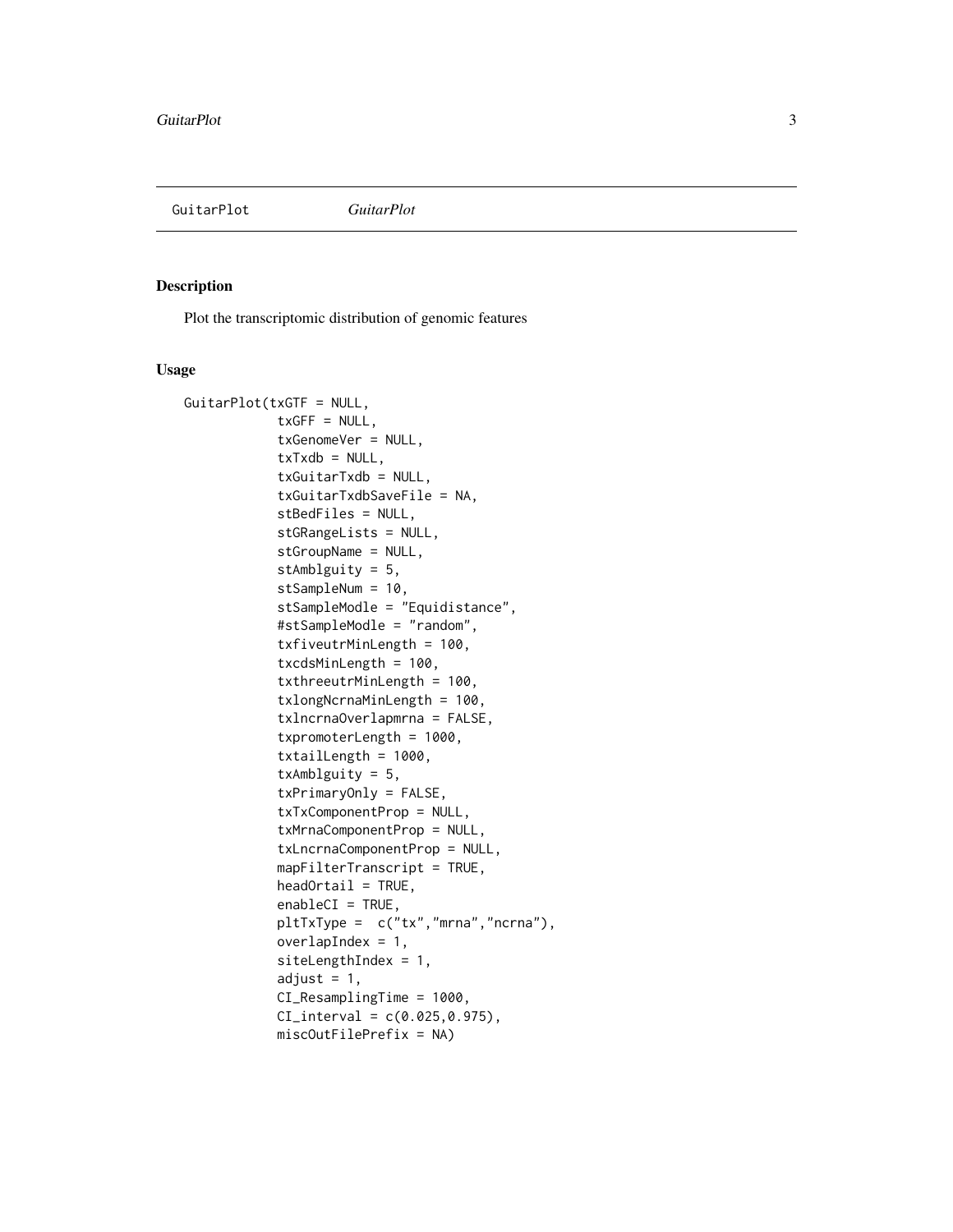## Arguments

| txGTF                 | GTF file as a source of transcripts.                                                                                                                                                                  |
|-----------------------|-------------------------------------------------------------------------------------------------------------------------------------------------------------------------------------------------------|
| txGFF                 | txGFF file as a source of transcripts.                                                                                                                                                                |
| txGenomeVer           | Allows direct provision of genomic assembly numbers, such as "hg19", which<br>is automatically downloaded from makeTxDbFromUCSC.                                                                      |
| txTxdb                | txTxdb file as a source of transcripts.                                                                                                                                                               |
| txGuitarTxdb          | The processed GuitarCoordinate is used as the source of the transcriptome.                                                                                                                            |
| txGuitarTxdbSaveFile  |                                                                                                                                                                                                       |
|                       | Return the generated GuitarTxdb to a file.                                                                                                                                                            |
| stBedFiles            | BED file as a source of Site.                                                                                                                                                                         |
| stGRangeLists         | GRange data structure as a source of Site.                                                                                                                                                            |
| stGroupName           | Group names of Sites.                                                                                                                                                                                 |
| stAmblguity           | Maximum overlap between sites. Default: 5.                                                                                                                                                            |
| stSampleNum           | The number of bases sampled at each Site. Default: 3.                                                                                                                                                 |
| stSampleModle         | sampling "Equidistance", sampling "random". Default: "Equidistance".                                                                                                                                  |
| txfiveutrMinLength    |                                                                                                                                                                                                       |
|                       | 5'UTR length. Default: 100.                                                                                                                                                                           |
|                       | txcdsMinLength CDS length. Default: 100.                                                                                                                                                              |
| txthreeutrMinLength   |                                                                                                                                                                                                       |
|                       | 3' UTR length. Default: 100.                                                                                                                                                                          |
| txlongNcrnaMinLength  | lncrna length. Default: 100.                                                                                                                                                                          |
| txlncrnaOverlapmrna   |                                                                                                                                                                                                       |
|                       | Whether to allow lncRNA to overlap with mRNA. Default: FALSE.                                                                                                                                         |
| txpromoterLength      |                                                                                                                                                                                                       |
|                       | promoter length. Default: 1000.                                                                                                                                                                       |
| txtailLength          | tail length. Default: 1000.                                                                                                                                                                           |
| txAmblguity           | Maximum overlap between Tx. Default: 5.                                                                                                                                                               |
| txPrimaryOnly         | Whether to use only the main Tx. Default: FALSE.                                                                                                                                                      |
| txTxComponentProp     |                                                                                                                                                                                                       |
|                       | If it is "NULL", the proportion of the promoter/tx/tail of TX is automatically<br>calculated according to the transcriptome, otherwise, the user specifies the pro-<br>portion of each part.          |
| txMrnaComponentProp   |                                                                                                                                                                                                       |
|                       | If it is "NULL", the proportion of promoter/5'UTR/CDS/3'UTR/tail of mrna<br>is automatically calculated according to the transcriptome. Otherwise, the user<br>specifies the proportion of each part. |
| txLncrnaComponentProp | If it is "NULL", the proportion of promoter/tx/tail of lncRNA is automatically<br>calculated according to the transcriptome, otherwise the user specifies the pro-<br>portion of each part.           |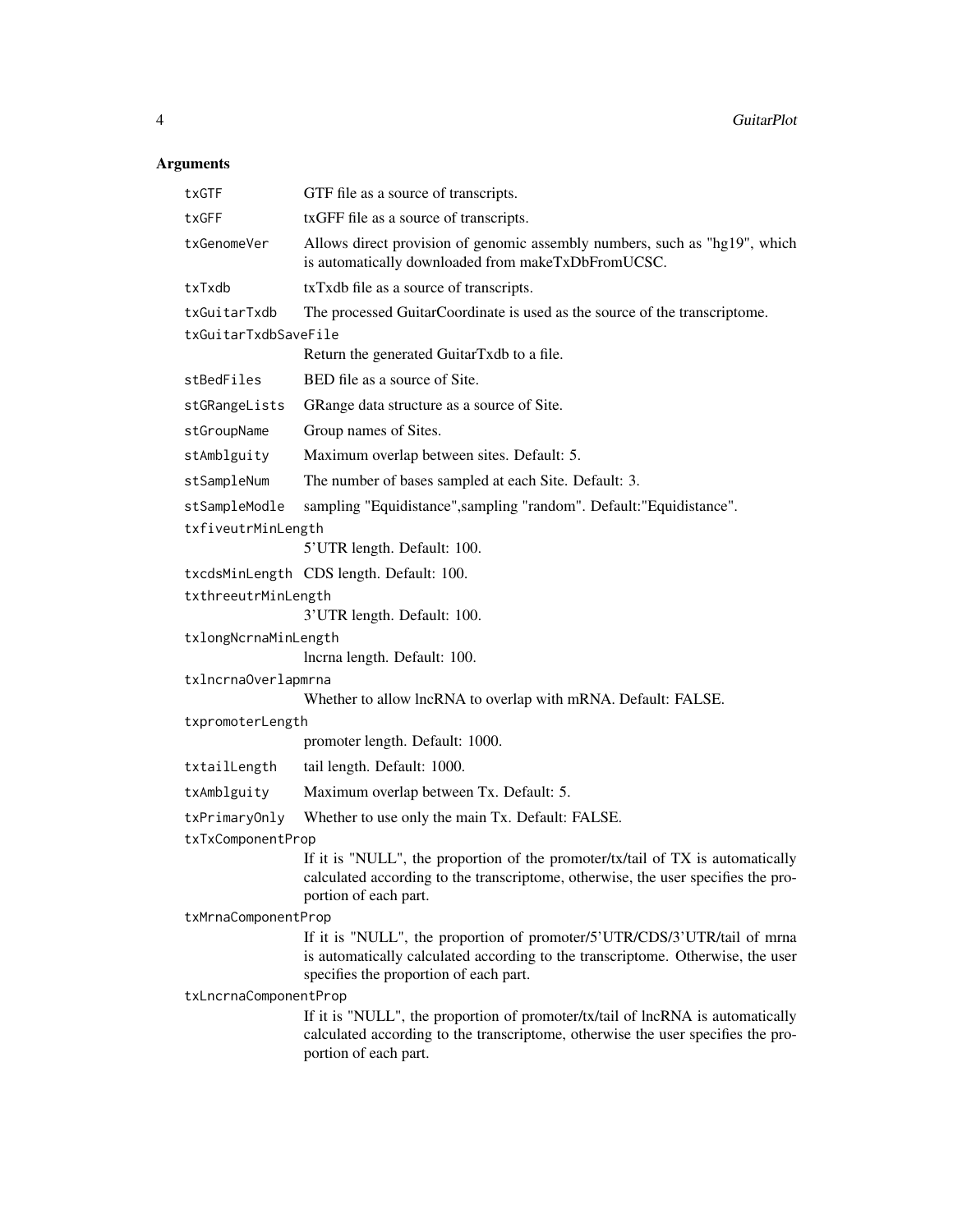#### GuitarPlot 5

| mapFilterTranscript                                                                                                                                         |
|-------------------------------------------------------------------------------------------------------------------------------------------------------------|
| Whether to filter the length of transcripts equal the original site. Default: TRUE.                                                                         |
| Whether to retain promoter and tail. Default: TRUE.                                                                                                         |
| Whether to add a CI curve. Default: TRUE.                                                                                                                   |
| Which transcript is to be drawn on. If there is no such transcript in the genome,<br>it cannot be drawn even if specified. Default: c("tx","mrna","ncrna"). |
| Index of site overlapping times. Default: 1.                                                                                                                |
| siteLengthIndex                                                                                                                                             |
| Index of site length. Default: 1.                                                                                                                           |
| CI_ResamplingTime                                                                                                                                           |
| Resampling times in density drawing mode. Default: 1000.                                                                                                    |
| Upper and lower limits of the confidence interval. Default : $c(0.025, 0.975)$ .                                                                            |
| Curve's smooth level. Default: 1.                                                                                                                           |
| miscOutFilePrefix                                                                                                                                           |
| Save as a PDF name prefix, If the prefix is not specified, we will default the PDF<br>name to "Guitar-type-test.PDF".                                       |
|                                                                                                                                                             |

## Details

This function plots the transcriptomic distribution of genomic features. It is designed for a fast usage of the Guitar package, When you need to specify a parameter, you need to define the function when the package is called.

## Value

A figure showing the transcriptomic distribution of the genomic features will be generated. Postediting with Adobe Illustrator or other graphic software is recommended.

#### Author(s)

Xiao Du <xiao.du@cumt.edu.cn>

```
# read transcript information
txdb_file <- system.file("extdata", "mm10_toy.sqlite", package="Guitar")
txdb <- loadDb(txdb_file)
# read genomic features
stGRangelist<-list()
stBedFiles <- list(system.file("extdata", "m6A_mm10_exomePeak_1000peaks_bed12.bed", package="Guitar"))
for (i in 1:length(stBedFiles)) {
  stGRangelist[[i]] <- blocks(import(stBedFiles[[i]]))
}
#plot
GuitarPlot(txTxdb = txdb,
                stGRangeLists = stGRangelist,
                stGroupName = c("Group1"))
```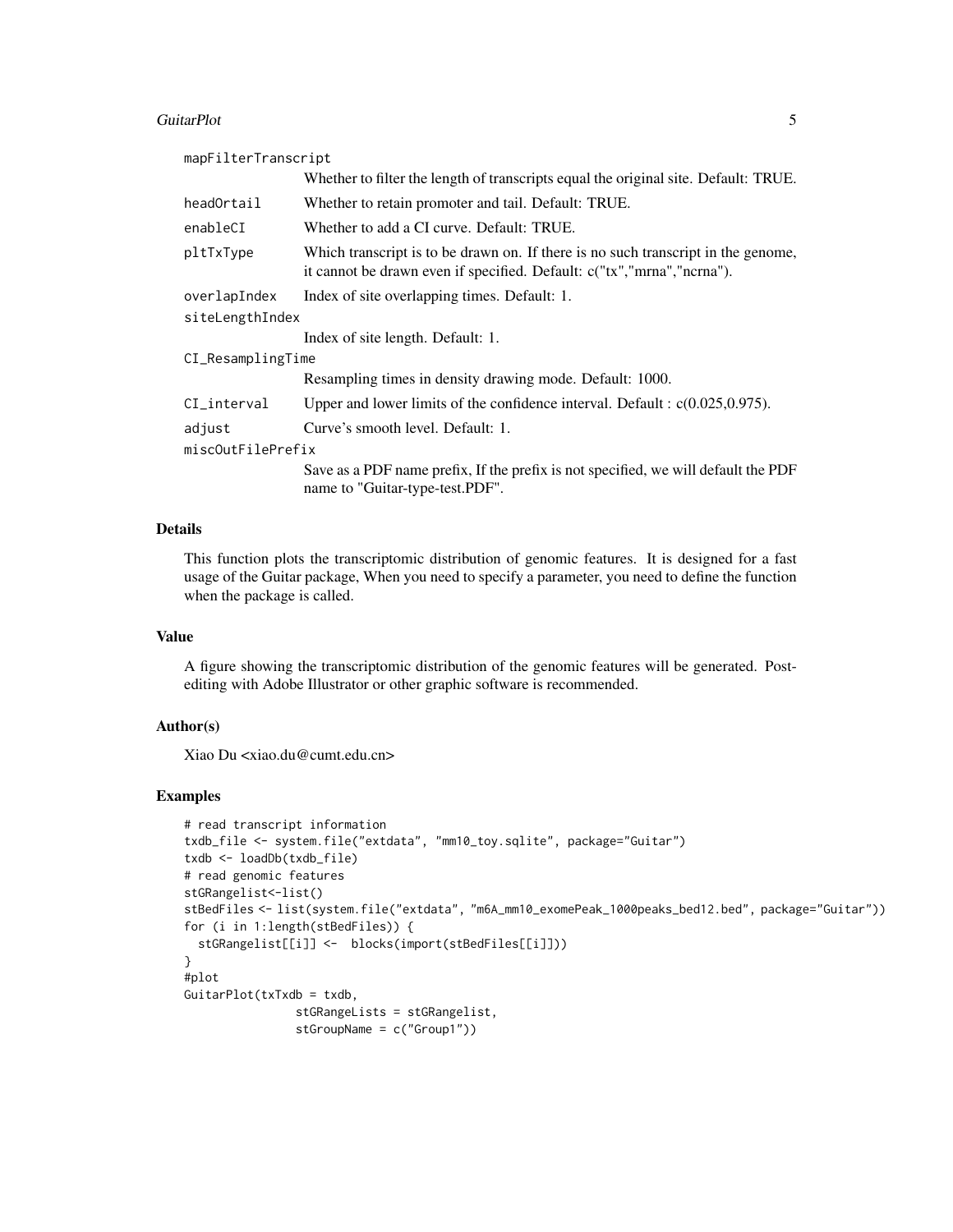<span id="page-5-0"></span>makeGuitarTxdb *makeGuitarTxdb*

## Description

Make a Guitar Coordinates from TranscriptDb object, i.e., making Guitar coordinates for 3 different type, including, tx, mRNA, lncRNA, tx include three component, Pomoter,RNA, Tail, mRNA include five component, Pomoter, 5'UTR, CDS, 3'UTR, Tail, lncRNA include three component, Pomoter, ncRNA, Tail. Additional filters will discard transcripts that are too short or has too much ambigous on Genome to increase the sensitivity of the analysis.

#### Usage

makeGuitarTxdb(txdb,

```
txfiveutrMinLength = 100,
txcdsMinLength = 100,
txthreeutrMinLength = 100,
txlongNcrnaMinLength = 100,
txlncrnaOverlapmrna = FALSE,
txpromoterLength = 1000,
txtailLength = 1000,
txAmblguity = 5,
txTxComponentProp = NULL,
txMrnaComponentProp = NULL,
txLncrnaComponentProp = NULL,
txPrimaryOnly = FALSE,
pltTxType = c("tx","mrna","ncrna"),
withTxContext = TRUE
)
```
#### Arguments

| txdb                | A transcriptDb object, which can be generated from makeTxDbFromUCSC or<br>other functions.                                                                                                                     |
|---------------------|----------------------------------------------------------------------------------------------------------------------------------------------------------------------------------------------------------------|
| txfiveutrMinLength  |                                                                                                                                                                                                                |
|                     | 5'UTR simulation length. Unfortunately, the 5'UTR length of some mRNAs<br>does not provide an effective resolution for analysis. These mRNAs will be<br>filtered out of the analysis. Default: 100.            |
|                     | txcdsMinLength CDS simulation length. Unfortunately, the CDS length of some mRNAs does<br>not provide an effective resolution for analysis. These mRNAs will be filtered<br>out of the analysis. Default: 100. |
| txthreeutrMinLength |                                                                                                                                                                                                                |
|                     | 3'UTR simulation length. Unfortunately, the 3'UTR length of some mRNAs<br>does not provide an effective resolution for analysis. These mRNAs will be<br>filtered out of the analysis. Default: 100.            |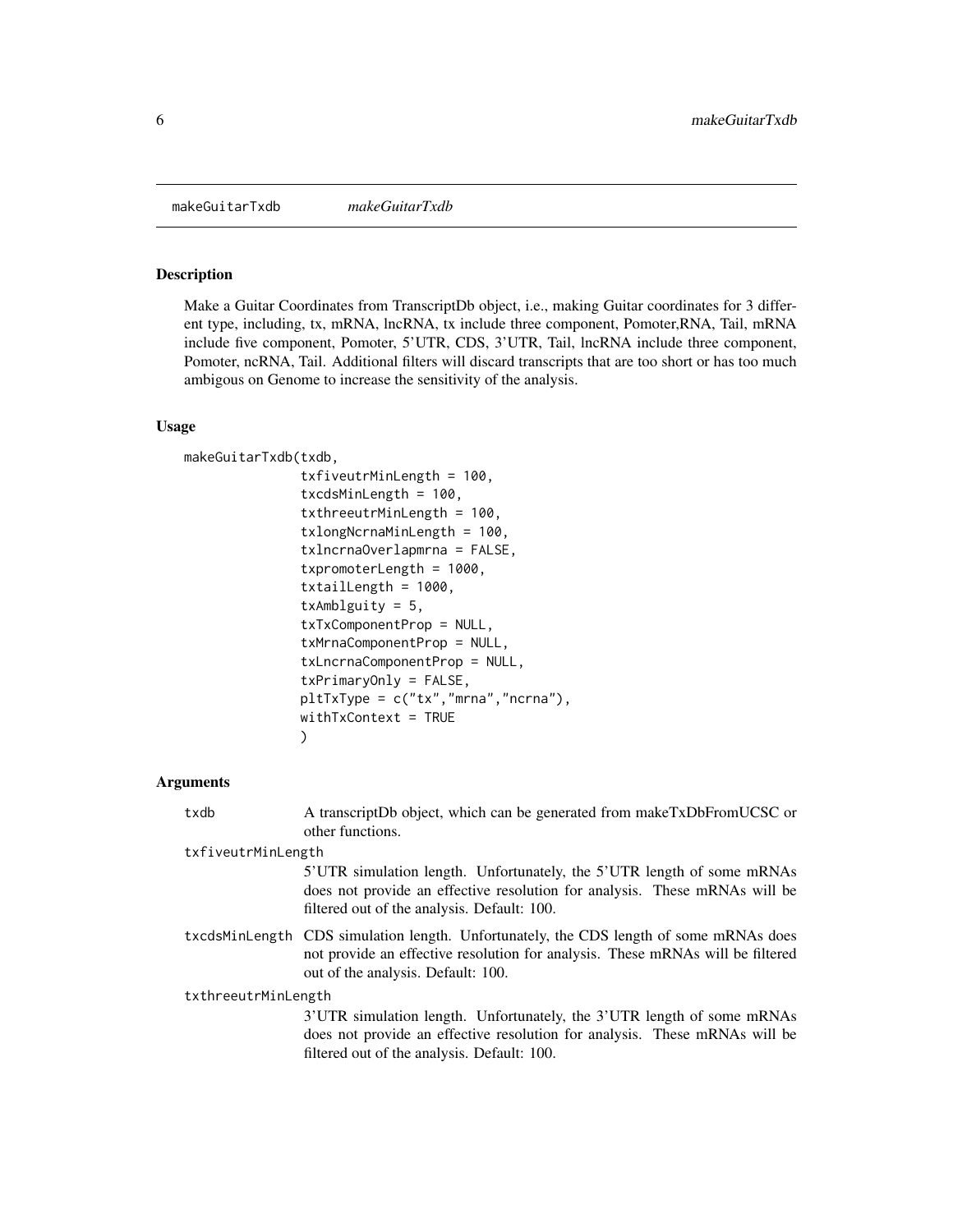txlongNcrnaMinLength

non-coding RNAs with length smaller than this value will not be used in the analysis.

txlncrnaOverlapmrna

Whether to allow lncRNA to overlap with mRNA. Default: FALSE.

#### txpromoterLength

promoter simulator length. Default: 1000.

- txtailLength tail simulator length. Default: 1000.
- txAmblguity If a transcript overlap with more number of transcripts than this number, this transcript will be used in the analysis. By filtering out a number of transcripts, this filter also decrease memory usage and computation time. Default: 5.

#### txTxComponentProp

If it is "NULL", the proportion of the promoter/tx/tail of TX is automatically calculated according to the transcriptome, otherwise, the user specifies the proportion of each part.

#### txMrnaComponentProp

If it is "NULL", the proportion of promoter/5'UTR/CDS/3'UTR/tail of mrna is automatically calculated according to the transcriptome. Otherwise, the user specifies the proportion of each part.

txLncrnaComponentProp

If it is "NULL", the proportion of promoter/tx/tail of lncRNA is automatically calculated according to the transcriptome, otherwise the user specifies the proportion of each part.

- txPrimaryOnly Whether to use only the main Tx. Default: TRUE.
- pltTxType Which transcript is to be drawn on. If there is no such transcript in the genome, it cannot be drawn even if specified. Default: c("tx","mrna","ncrna").
- withTxContext Whether to add an extended area to the transcript.

## Value

A Guitar coordiantes (GRanges object) will be returned, with 3 different type, with Transcript ID, the relative position of each GRanges on the RNA transcript, the interval (bp) between different coordiantes on a transcript component.

## Author(s)

Xiao Du <xiao.du@cumt.edu.cn>

```
# read transcript information
txdb_file <- system.file("extdata", "mm10_toy.sqlite", package="Guitar")
txdb <- loadDb(txdb_file)
guitarTxdb <- makeGuitarTxdb(txdb)
```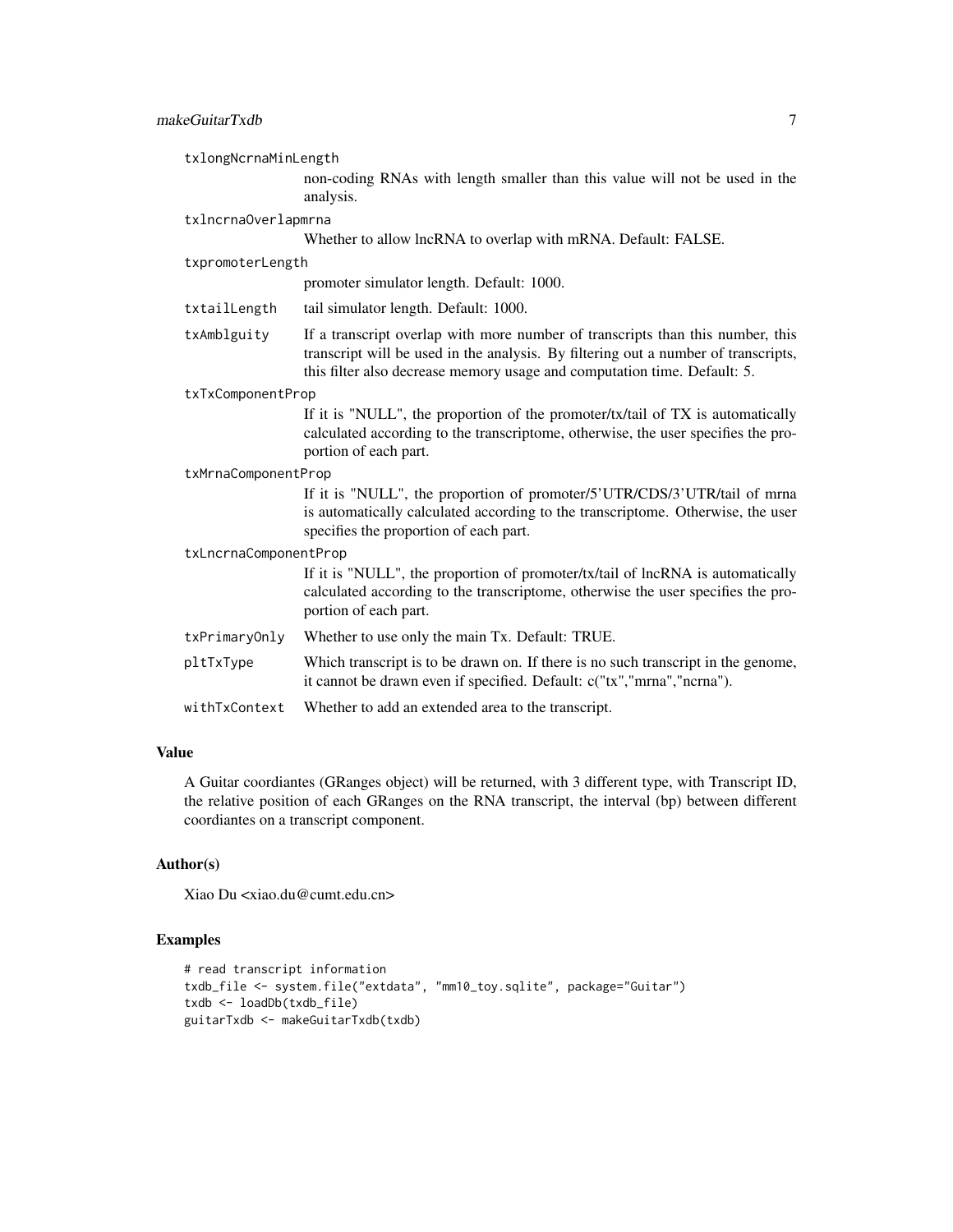<span id="page-7-0"></span>

#### Description

This function Comparing the sampled site with the normalized guitar coordinate system to find the relative position of each site in the zero to one coordinate system, and calculating the weight of each site at this position.

#### Usage

```
normalize(sitesGRanges,
          guitarTxdb,
          txType,
          overlapIndex,
          siteLengthIndex)
```
## Arguments

| sitesGRanges    | A kind of GRange object, generated by sampling the site.                                   |
|-----------------|--------------------------------------------------------------------------------------------|
| guitarTxdb      | Sites mapping on guitartxdb and finding the corresponding location on the tran-<br>script. |
| txType          | Transcript type comparing with guitar coordinate's transcript type.                        |
| overlapIndex    | Index of site overlapping times. Default: 1.                                               |
| siteLengthIndex |                                                                                            |
|                 | Index of site length. Default: 1.                                                          |

## Value

A data list object contains two types of data information, one is the location information of the site, and the other is the weight information of the site.

#### Author(s)

Xiao Du<xiao.du@cumt.edu.cn>

```
# read genomic features
stBedFile <- system.file("extdata", "m6A_mm10_exomePeak_1000peaks_bed12.bed", package="Guitar")
site <- blocks(import(stBedFile))
# read transcript information
txdb_file <- system.file("extdata", "mm10_toy.sqlite", package="Guitar")
txdb <- loadDb(txdb_file)
guitarTxdb <- makeGuitarTxdb(txdb)
sitesGRanges <- samplePoints(list(site),
                            stSampleNum = 5,
```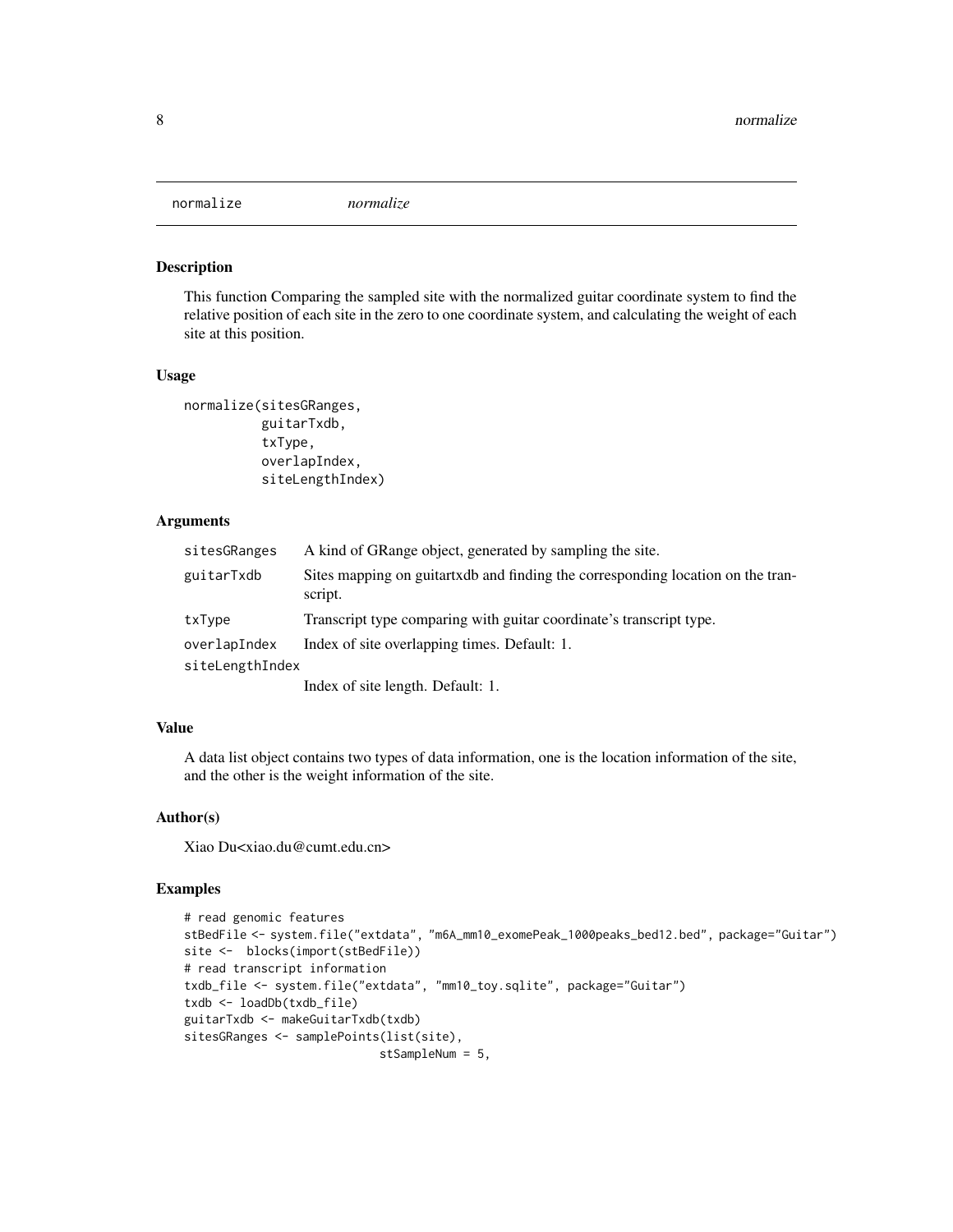## <span id="page-8-0"></span>samplePoints 9

```
stAmblguity = 5,
                            pltTxType = c("mrna"),
                            stSampleModle = "Equidistance",
                            mapFilterTranscript = FALSE,
                            guitarTxdb)
sitesNormlize <- normalize(sitesGRanges,
                           guitarTxdb,
                           txType = "mrna",
                           overlapIndex = 1,
                           siteLengthIndex = 1)
```
samplePoints *samplePoints*

## Description

This function calculates the length of each sites and then samples the points from sites by using two sampling methods based on the number of sampling points. One sampling method is equidistant sampling, the N sampling points are sampled at equal intervals according to the length of the site. Another method is random sampling, and N sampling points are randomly distributed on the site.

## Usage

```
samplePoints(sitesGrangelists,
             stSampleNum = 5,
             stAmblguity = 5,
             pltTxType = c("tx","mrna","ncrna"),
             stSampleModle = "Equidistance",
             mapFilterTranscript = FALSE,
             guitarTxdb)
```
#### Arguments

| sitesGrangelists    |                                                                                            |
|---------------------|--------------------------------------------------------------------------------------------|
|                     | A GRangeslist object, the content of the sites information.                                |
| stSampleNum         | The number of bases sampled at each Site. Default: 3.                                      |
| stAmblguity         | Maximum overlap between sites. Default: 5.                                                 |
| pltTxType           | Transcript type mapped to guitartxdb.                                                      |
| stSampleModle       | sampling "Equidistance", sampling "random". Default: "Equidistance".                       |
| mapFilterTranscript |                                                                                            |
|                     | Whether to filter the length of transcripts equal the original site. Default: FALSE.       |
| guitarTxdb          | Sites mapping on guitartxdb and finding the corresponding location on the tran-<br>script. |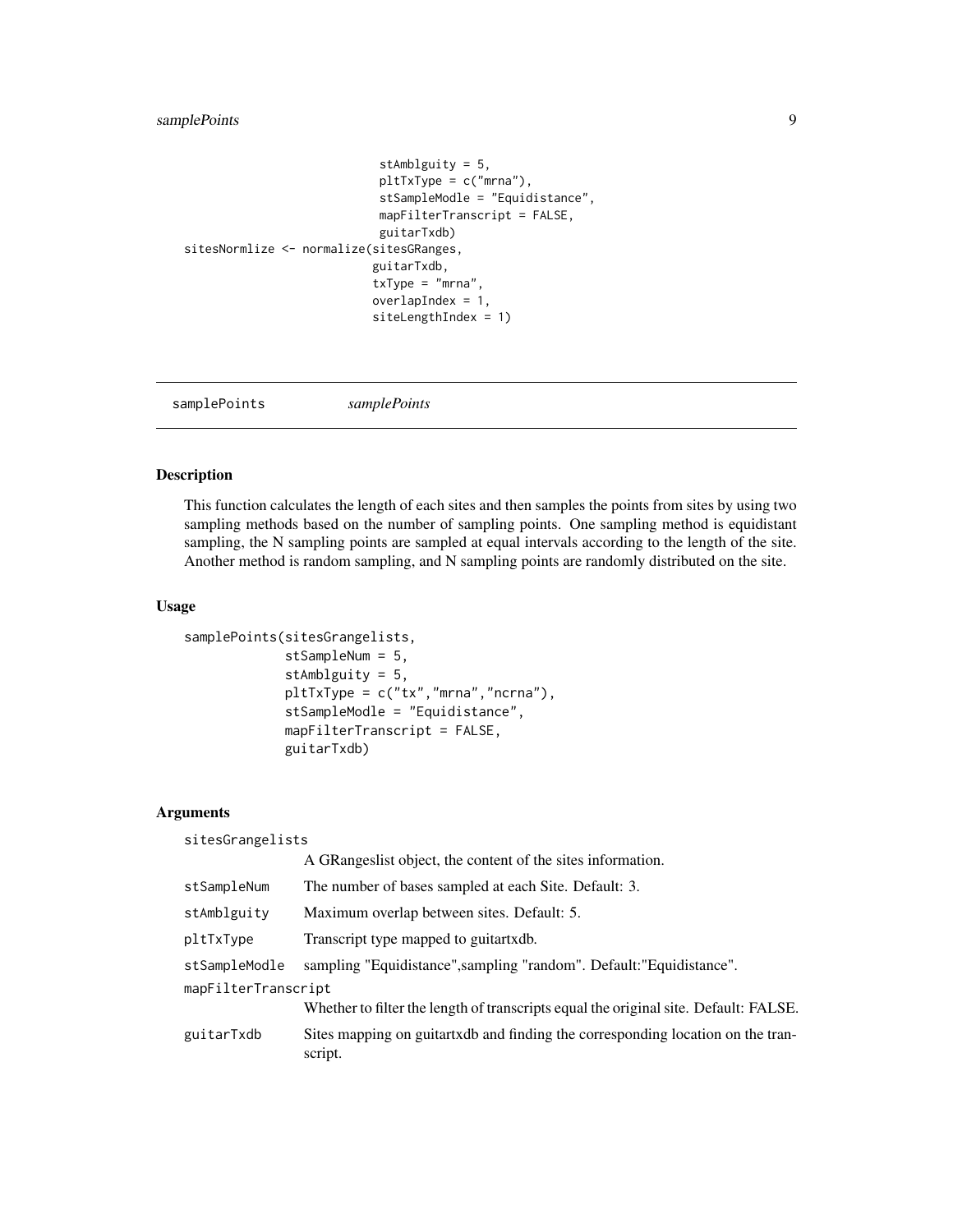## Value

A GRange data list, the content of the list is the sampling point, the width is 1, the total number of data is N times the input data.

## Author(s)

Xiao Du<xiao.du@cumt.edu.cn>

```
# read genomic features
stBedFile <- system.file("extdata", "m6A_mm10_exomePeak_1000peaks_bed12.bed", package="Guitar")
site <- blocks(import(stBedFile))
#generate GuitarTxdb
txdb_file <- system.file("extdata", "mm10_toy.sqlite", package="Guitar")
txdb <- loadDb(txdb_file)
guitarTxdb <- makeGuitarTxdb(txdb)
# sample site points
sitesPoints <- samplePoints(list(site),
                            stSampleNum = 5,
                            stAmblguity = 5,
                            pltTxType = c("tx","mrna","ncrna"),
                            stSampleModle = "Equidistance",
                            mapFilterTranscript = FALSE,
                            guitarTxdb)
```